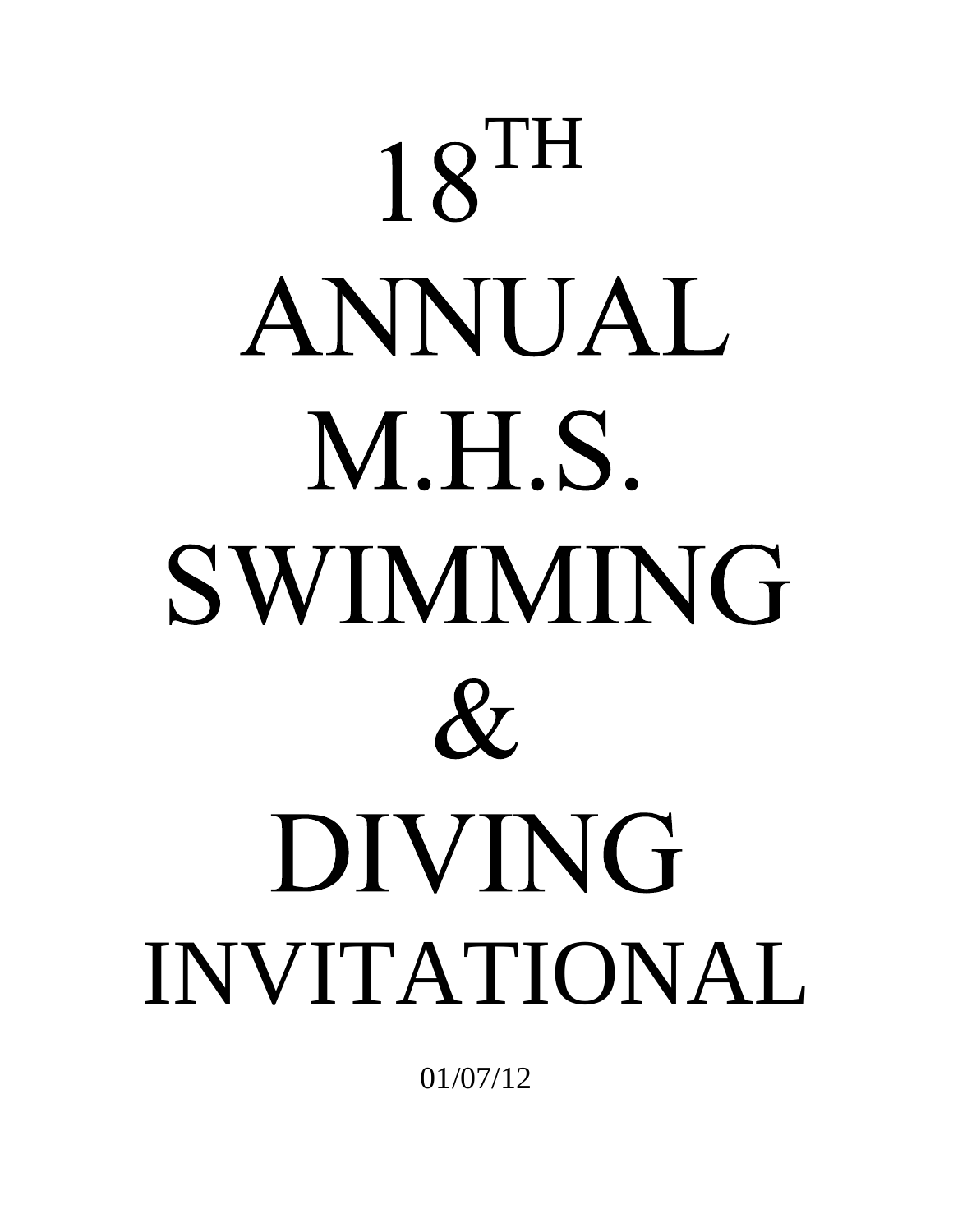#### **MILFORD HIGH SCHOOL 18TH ANNUAL SWIMMING & DIVING INVITATIONAL JANUARY 07, 2012**

- PLACE: MILFORD HIGH SCHOOL #1 EAGLES WAY MILFORD, OH 45150
- DATE: JANUARY 07,2012 (SATURDAY)
- TIME: DIVING (6 DIVE MEET) WARM-UP  $7:30 - 8:30$  AM MEET 8:40 AM

 SWIMMING WARM-UP 11:15 AM – 1:45 PM MEET 1:35 PM

- WARM-UPS: SCHEDULE WILL BE E-MAILED OUT TO ALL TEAMS INVOLVED.
- MEET: TIMED FINAL EVENTS

SCORING:  $1^{ST}$  THROUGH  $12^{TH}$ PLACE:  $1 - 2 - 3 - 4 - 5 - 6 - 7 - 8 - 9 - 10 - 11 - 12$ SCORE:  $16 - 13 - 12 - 11 - 10 - 9 - 7 - 5 - 4 - 3 - 2 - 1$ RELAYS EVENTS ARE DOUBLED

- AWARDS:  $1^{ST}$  PLACE GIRL'S & BOY'S TEAM PLAQUES. PLAQUES FOR SWIMMER OF THE MEET – BOY & GIRL.
- ENTRIES: EACH TEAM MAY ENTER FIVE (5) SWIMMERS/DIVERS PER INDIVIDUAL EVENTS AND TWO (2) RELAYS.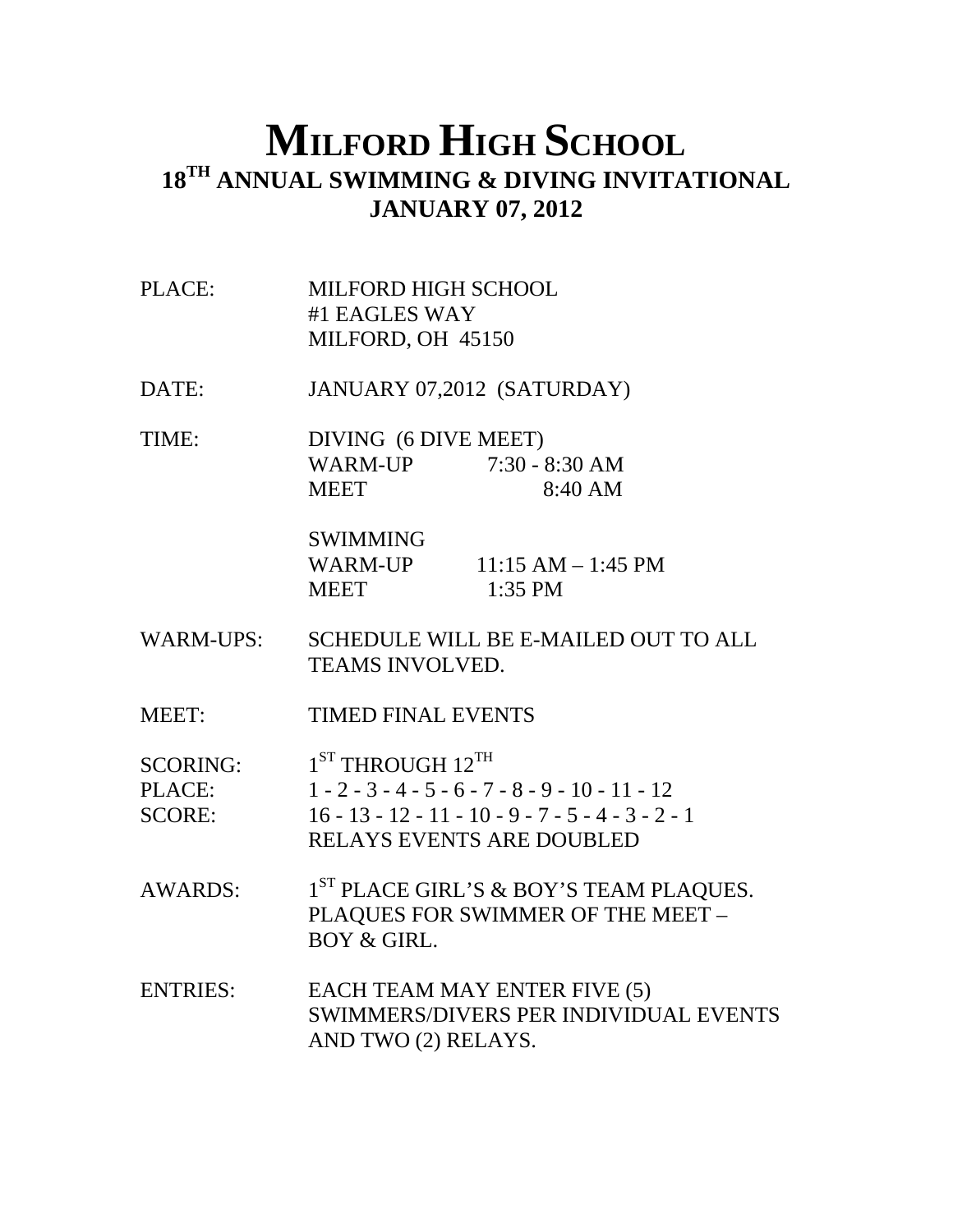| <b>ENTRY:</b>       | INDIVIDUAL'S MAY SWIM IN FOUR (4) EVENTS<br>TOTAL. MAXIMUM OF TWO (2) INDIVIDUAL<br>EVENTS. DIVING IS CONSIDERED AN<br><b>INDIVIDUAL EVENT.</b><br>DIVING - 6 DIVE MEET. REQUIRED DIVE<br>OF THE WEEK MUST BE DONE FIRST,<br>THEN 5 OPTIONAL DIVES.                                 |
|---------------------|-------------------------------------------------------------------------------------------------------------------------------------------------------------------------------------------------------------------------------------------------------------------------------------|
| FEES:               | \$200.00 FOR SCHOOLS ENTERING BOTH GIRLS &<br><b>BOYS SWIM &amp; DIVE TEAMS.</b><br>\$85.00 FOR SCHOOL'S ENTERING JUST A BOY'S<br>OR JUST A GIRL'S SWIM & OR DIVE TEAM.<br>(7 IND. ARE CONSIDERED A TEAM). LESS THAN<br>7 INDIVIDUAL SWIMMERS/DIVERS - \$7.00 PER<br>EVENT ENTERED. |
| <b>ENTRY</b>        | ALL ENTRIES MUST BE IN THE HANDS                                                                                                                                                                                                                                                    |
| <b>DEADLINE:</b>    | OF THE MEET DIRECTOR BY 6:00 PM MONDAY,                                                                                                                                                                                                                                             |
|                     | <b>JANUARY 2,2012.</b>                                                                                                                                                                                                                                                              |
|                     | <b>ALL HY-TEK ENTRIES PREPERFERED!</b>                                                                                                                                                                                                                                              |
|                     | MAIL, E-MAIL, OR FAX ENTRIES TO:                                                                                                                                                                                                                                                    |
|                     | <b>GARY TAMERIS</b>                                                                                                                                                                                                                                                                 |
|                     | 11365 POMO COURT                                                                                                                                                                                                                                                                    |
|                     | CINCINNATI, OH 45249                                                                                                                                                                                                                                                                |
|                     | 513-885-4814<br>$(W)$ 513-576-2240<br>(C)<br>$(FAX)$ 513-831-8230<br>E-MAIL: milfordswimming@gmail.com                                                                                                                                                                              |
| ADMISSIONS:         | ADULTS - \$6.00 / STUDENTS - \$4.00                                                                                                                                                                                                                                                 |
| <b>HEAT SHEETS:</b> | \$2.00                                                                                                                                                                                                                                                                              |
| <b>WEB SITE:</b>    | PSYCH SHEETS & FINAL RESULTS WILL BE POSTED<br>$ON$ - milfordswimming.org $&$ swimmeet.com                                                                                                                                                                                          |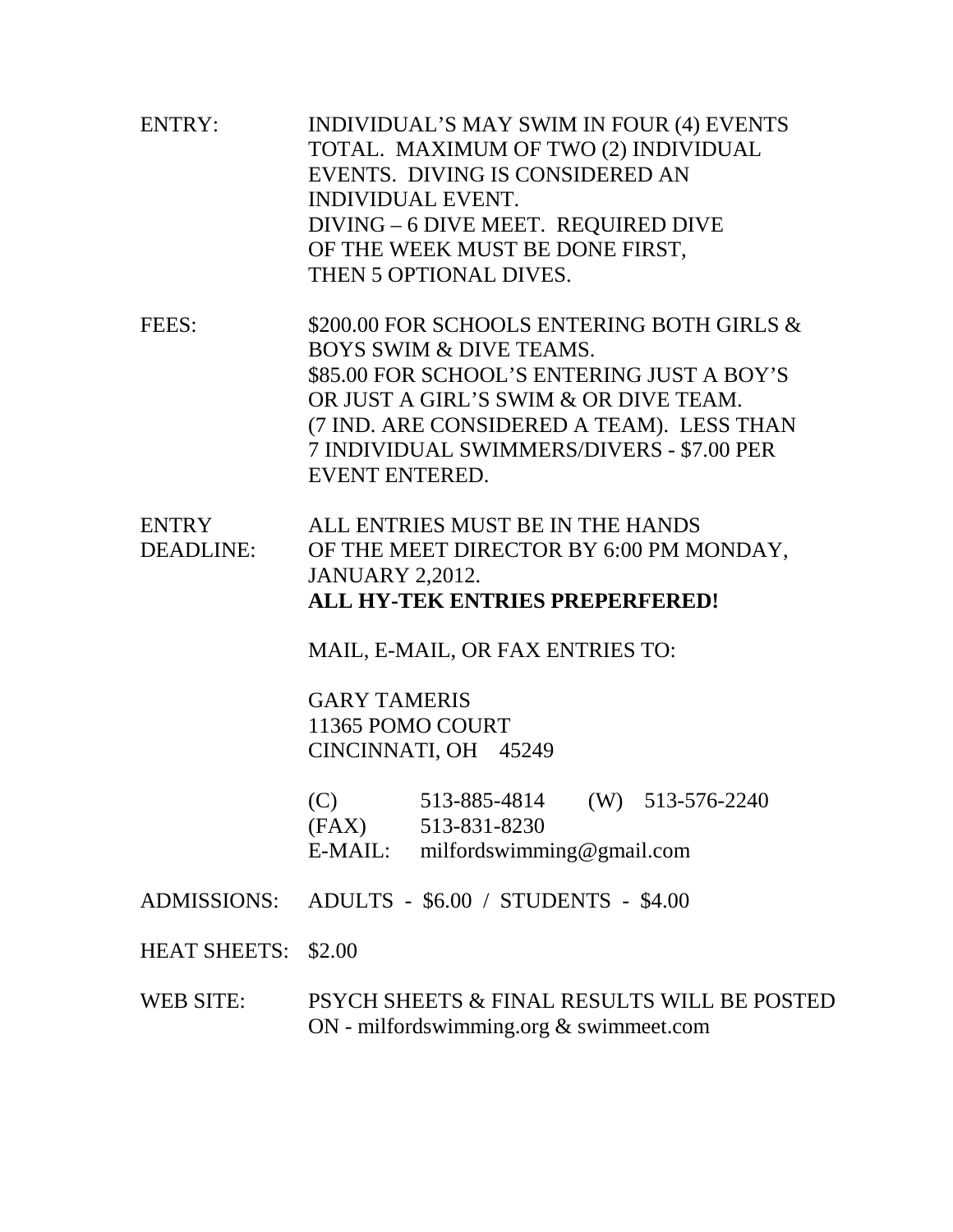#### MILFORD HIGH SCHOOL 18<sup>TH</sup> ANNUAL SWIMMING & DIVING INVITATIONAL JANUARY 07, 2012

SCHOOL NAME:

## GIRL'S ENTRY FORM

| 200 MEDLEY RELAY "A" NAME |              |                                                                                                                        | TIME        |
|---------------------------|--------------|------------------------------------------------------------------------------------------------------------------------|-------------|
| EVENT#1                   | (BK)         |                                                                                                                        |             |
|                           | (BR)         |                                                                                                                        |             |
|                           | (FL)         | <u> 1989 - John Stein, mars and de Branch and de Branch and de Branch and de Branch and de Branch and de Branch an</u> |             |
|                           | (FR)         |                                                                                                                        |             |
|                           |              |                                                                                                                        |             |
|                           | $\mathbf{B}$ | <b>NAME</b>                                                                                                            | <b>TIME</b> |
|                           | (BK)         |                                                                                                                        |             |
|                           | (BR)         |                                                                                                                        |             |
|                           | (FL)         |                                                                                                                        |             |
|                           | (FR)         |                                                                                                                        |             |

\*\*\* PLEASE ENTER YOUR SWIMMERS NAMES FOR THE RELAYS. **THESE MAY BE CHANGED AT ANY TIME BEFORE THE MEET**. THIS WILL HELP CUT DOWN ON THE DATA IMPUT BEFORE THE MEET STARTS.

| 200 FREESTYLE<br>EVENT # 3 | #  | <b>NAME</b> | TIME |
|----------------------------|----|-------------|------|
|                            |    |             |      |
|                            |    |             |      |
|                            | ┱. |             |      |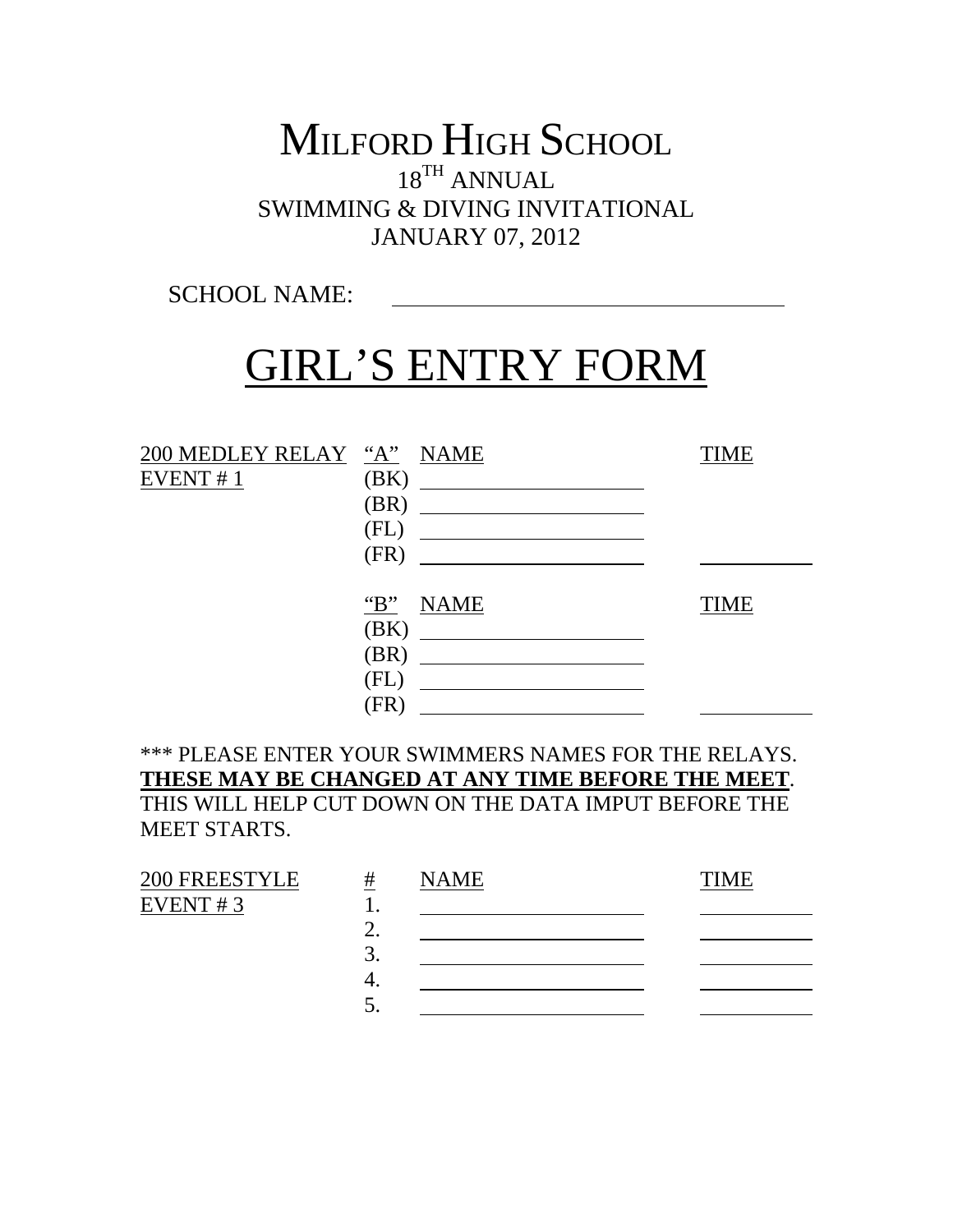| 200 I.M.<br>EVENT # 5             | $\frac{\#}{\#}$<br>1.<br>2.<br>3.<br>4.<br>5.       | <b>NAME</b> | <b>TIME</b> |
|-----------------------------------|-----------------------------------------------------|-------------|-------------|
| 50 FREESTYLE<br>EVENT # 7         | $\frac{\#}{1}$<br>2.<br>3.<br>4.<br>5.              | <b>NAME</b> | <b>TIME</b> |
| <b>DIVING</b><br>EVENT#9          | $\frac{\text{#}}{\text{1}}$<br>2.<br>3.<br>4.<br>5. | <b>NAME</b> |             |
| 100 BUTTERFLY<br>EVENT # 11       | $\frac{\#}{1}$<br>2.<br>3.<br>4.<br>5.              | <b>NAME</b> | <b>TIME</b> |
| 100 FREESTYLE<br><b>EVENT #13</b> | #<br>1.<br>2.<br>3.<br>4.                           | <b>NAME</b> | <b>TIME</b> |

5.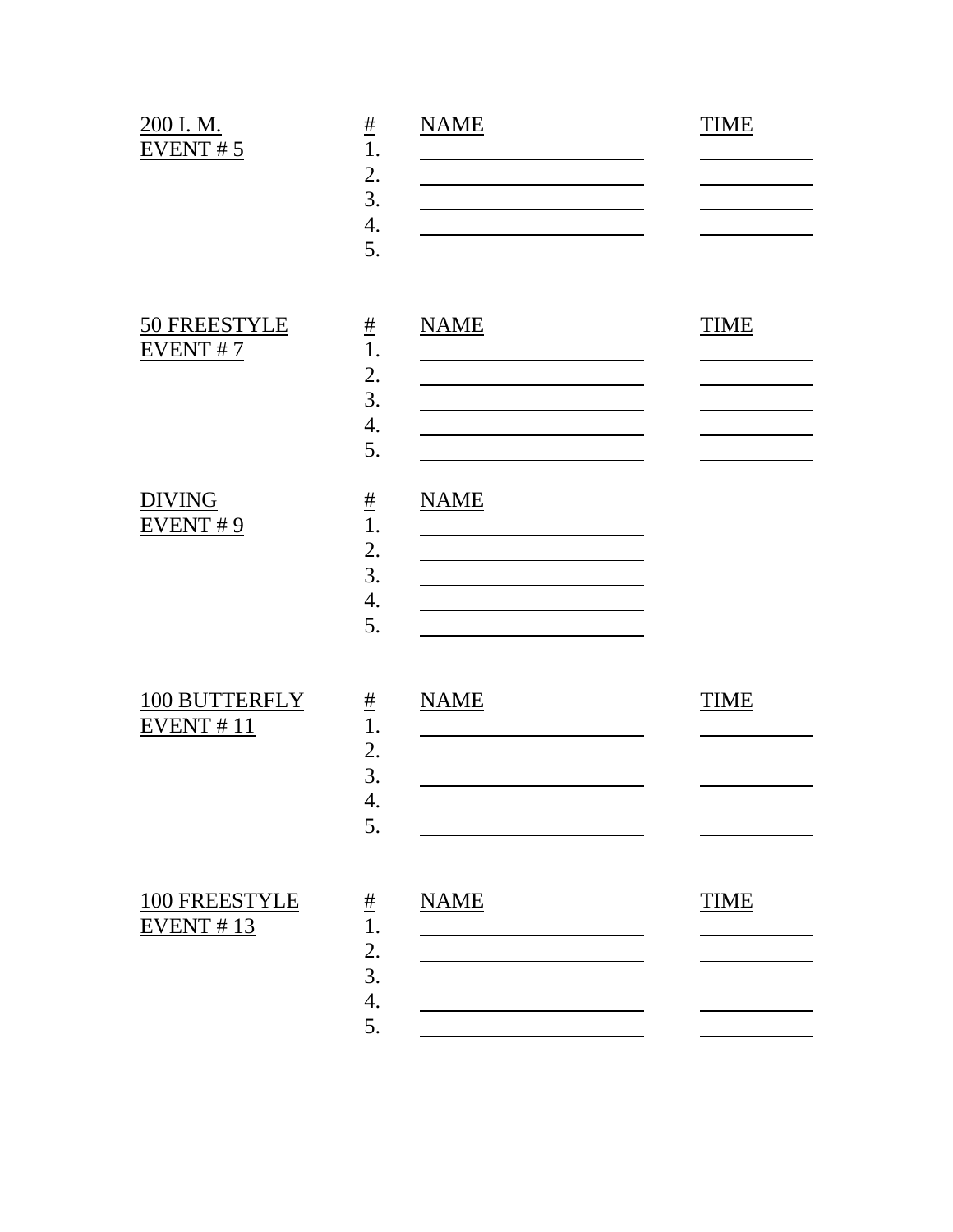| 500 FREESTYLE      | $^{\#}$ | NAME | MН |
|--------------------|---------|------|----|
| EVENT # 15         |         |      |    |
| <b>CUT OF TIME</b> |         |      |    |
| 6:15.00            | .,      |      |    |
|                    |         |      |    |
|                    |         |      |    |

#### **IF YOUR SWIMMER FAIL'S TO MAKE THE CUT OFF TIME REQUIREMENT FOR THIS EVENT, THEY WILL NOT RECEIVE TEAM POINTS IN THIS EVENT AND WILL BE MARKED AS AN EXHIBITION SWIMMER. DO NOT ENTER SWIMMERS IF THEY DON'T HAVE THE CUT OFF TIME.**

EVENT # 17 (1)

200 FREE RELAY "A" NAME TIME (2) <u> 1999 - Johann Barbara, martin a</u> (3) <u> 1990 - Johann Barbara, martin d</u> (4) "B" NAME TIME (1) (2) (3) (4)

\*\*\* PLEASE ENTER YOUR SWIMMERS NAMES FOR THE RELAYS. **THESE MAY BE CHANGED AT ANY TIME DURING THE MEET**. THIS WILL HELP CUT DOWN ON THE DATA IMPUT BEFORE THE MEET STARTS.

| 100 BACKSTROKE | # | <b>NAME</b> | TIME |
|----------------|---|-------------|------|
| $EVENT \# 19$  |   |             |      |
|                |   |             |      |
|                |   |             |      |
|                |   |             |      |
|                |   |             |      |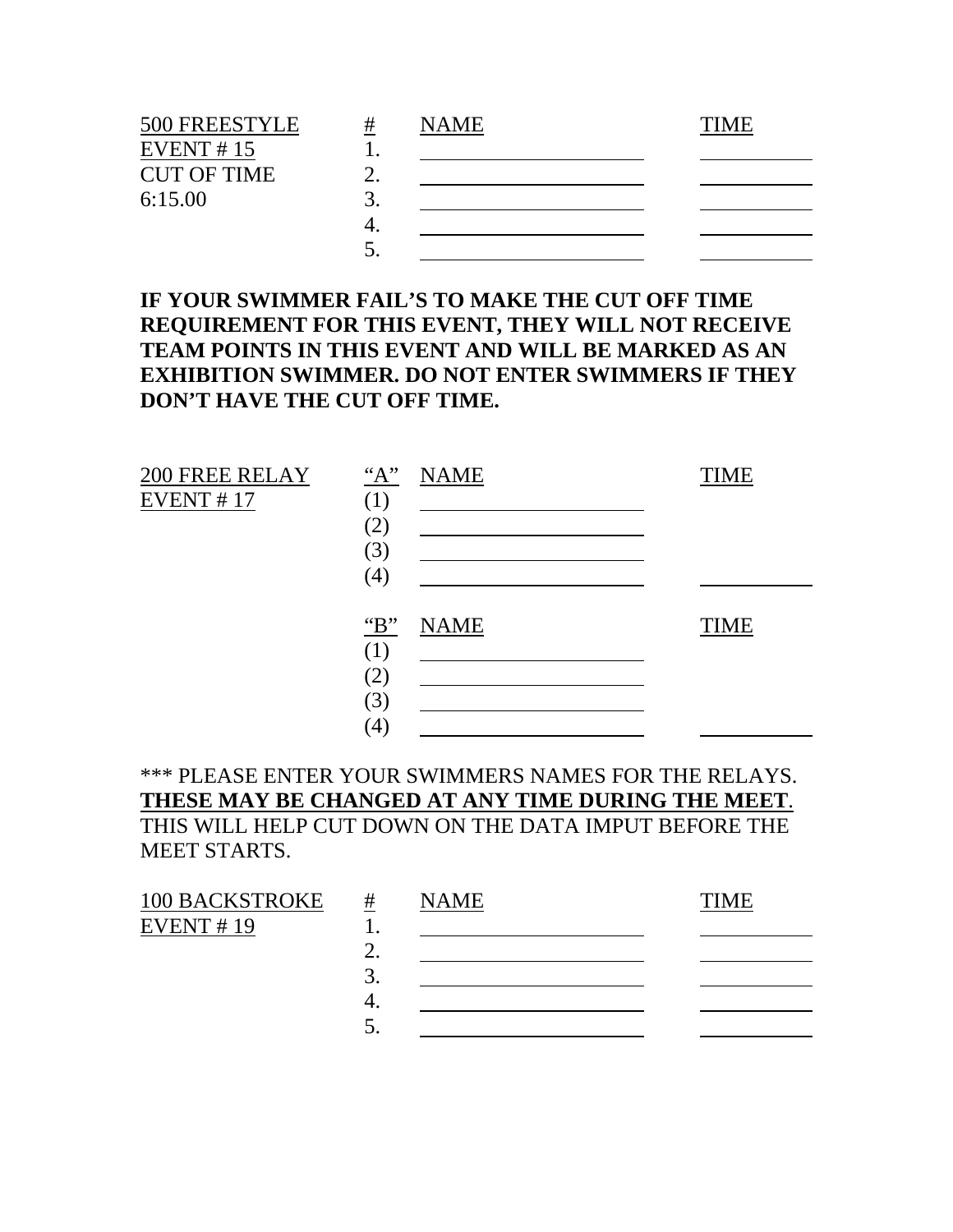| 100 BREASTSTROKE #<br>EVENT#21    | 1.<br>2.<br>3.<br>4.<br>5.            | <b>NAME</b> | <b>TIME</b> |
|-----------------------------------|---------------------------------------|-------------|-------------|
| <b>400 FREE RELAY</b><br>EVENT#23 | "A"<br>(1)<br>(2)<br>(3)<br>(4)       | <b>NAME</b> | <b>TIME</b> |
|                                   | $\lq B$ "<br>(1)<br>(2)<br>(3)<br>(4) | <b>NAME</b> | <b>TIME</b> |

\*\*\* PLEASE ENTER YOUR SWIMMERS NAMES FOR THE RELAYS. **THESE MAY BE CHANGED AT ANYTIME DURING THE MEET**. THIS WILL HELP CUT DOWN ON THE DATA IMPUT BEFORE THE MEET STARTS.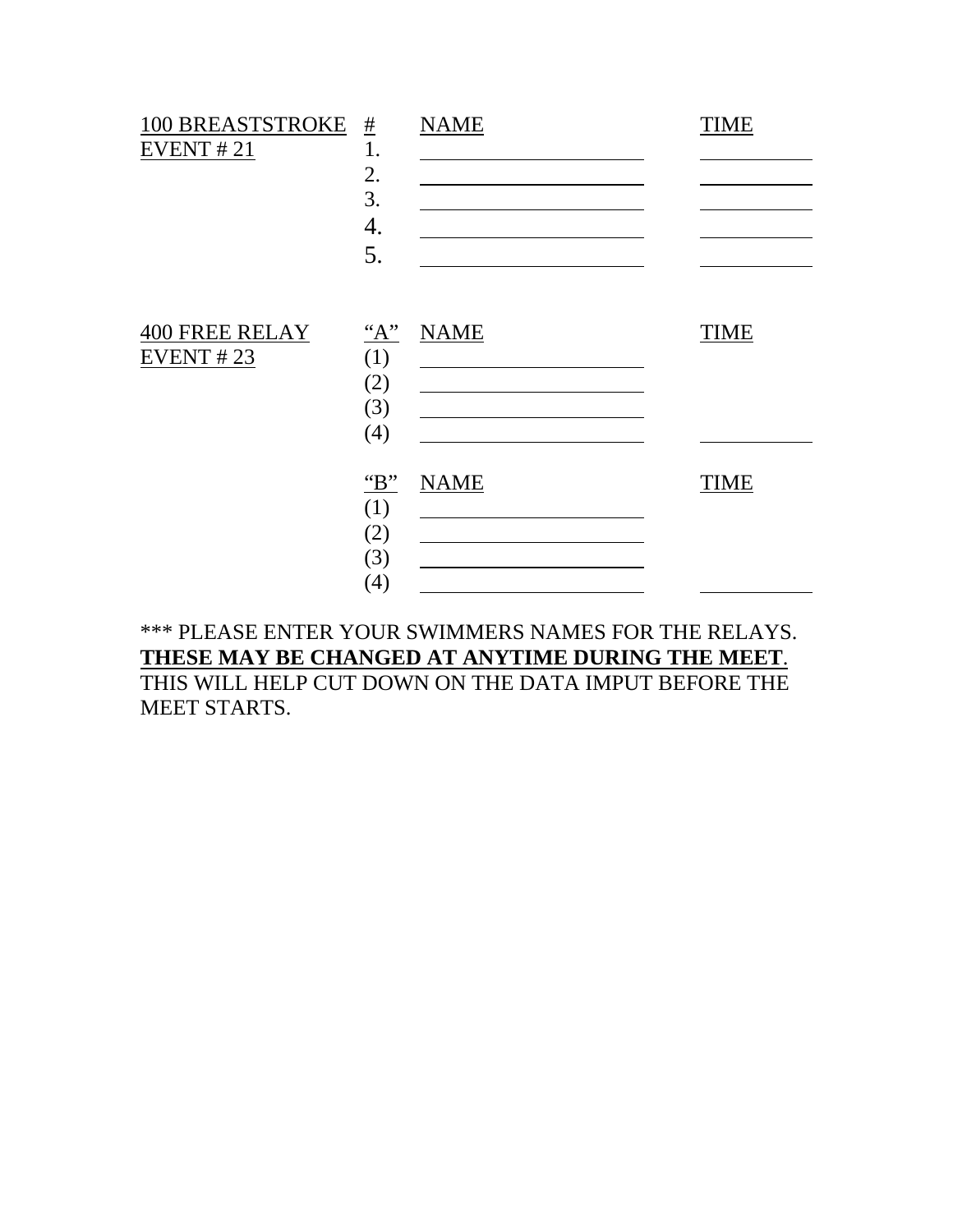#### MILFORD HIGH SCHOOL 18<sup>TH</sup> ANNUAL SWIMMING & DIVING INVITATIONAL JANUARY 07, 2012

SCHOOL NAME:

## BOY'S ENTRY FORM

| 200 MEDLEY RELAY "A" NAME |                |                                                                                                                    | TIME        |
|---------------------------|----------------|--------------------------------------------------------------------------------------------------------------------|-------------|
| EVENT#2                   | (BK)           |                                                                                                                    |             |
|                           | (BR)           | the contract of the contract of the contract of the contract of the contract of                                    |             |
|                           | (FL)           | <u> 1980 - Jan Stein Harry Harry Harry Harry Harry Harry Harry Harry Harry Harry Harry Harry Harry Harry Harry</u> |             |
|                           | (FR)           |                                                                                                                    |             |
|                           |                |                                                                                                                    |             |
|                           | $\mathbf{B}$ " | <b>NAME</b>                                                                                                        | <b>TIME</b> |
|                           | (BK)           |                                                                                                                    |             |
|                           | (BR)           |                                                                                                                    |             |
|                           | (FL)           |                                                                                                                    |             |
|                           | (FR)           |                                                                                                                    |             |

\*\*\* PLEASE ENTER YOUR SWIMMERS NAMES FOR THE RELAYS. **THESE MAY BE CHANGED AT ANY TIME BEFORE THE MEET**. THIS WILL HELP CUT DOWN ON THE DATA IMPUT BEFORE THE MEET STARTS.

200 FREESTYLE # NAME TIME EVENT  $\# 4$  1. <u> Alexandria (Carlo Carlo Carlo Carlo Carlo Carlo Carlo Carlo Carlo Carlo Carlo Carlo Carlo Carlo Carlo Carlo C</u> 2. <u> 1990 - Johann Barbara, martin a</u> 3. 4. <u> 1989 - Johann Barbara, martin a</u>  $5.$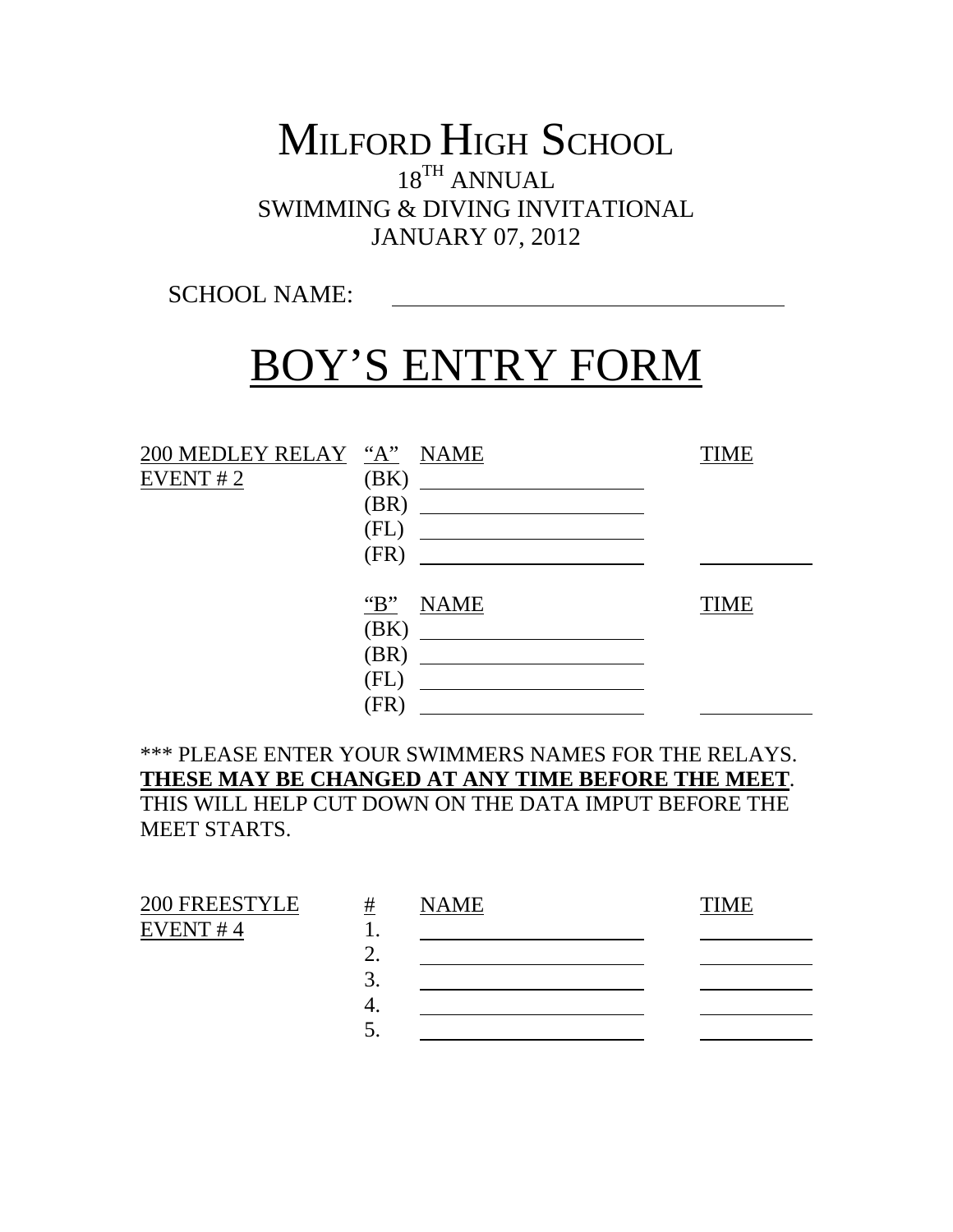| 200 I.M.<br>EVENT # 6       | $\frac{\#}{1}$<br>2.<br>3.<br>4.<br>5.                             | <b>NAME</b> | <b>TIME</b> |
|-----------------------------|--------------------------------------------------------------------|-------------|-------------|
| 50 FREESTYLE<br>EVENT # 8   | #<br>1.<br>2.<br>3.<br>4.<br>5.                                    | <b>NAME</b> | <b>TIME</b> |
| <b>DIVING</b><br>EVENT # 10 | $\overline{\underline{\textbf{\#}}}$<br>1.<br>2.<br>3.<br>4.<br>5. | <b>NAME</b> |             |
| 100 BUTTERFLY<br>EVENT # 12 | $\frac{\#}{1}$<br>2.<br>3.<br>$\overline{4}$<br>5.                 | <b>NAME</b> | <b>TIME</b> |
| 100 FREESTYLE<br>EVENT # 14 | $\frac{\text{#}}{\text{1}}$<br>2.<br>3.<br>4.<br>5.                | <b>NAME</b> | <b>TIME</b> |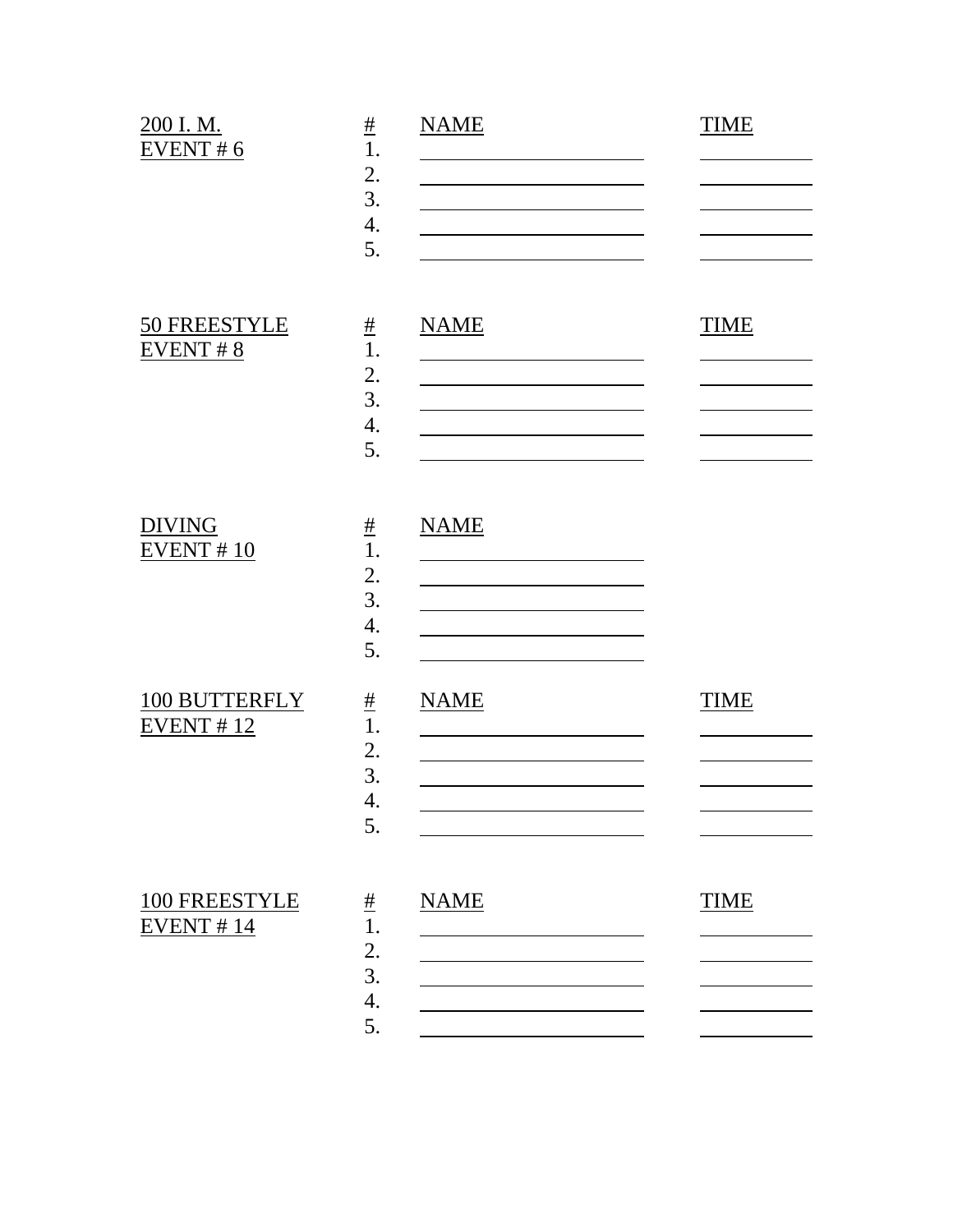| 500 FREESTYLE       | # | <b>NAME</b> | `IME |
|---------------------|---|-------------|------|
| EVENT # 16          |   |             |      |
| <b>CUT OFF TIME</b> |   |             |      |
| 6:15.00             |   |             |      |
|                     |   |             |      |
|                     |   |             |      |

#### **IF YOUR SWIMMER FAIL'S TO MAKE THE CUT OFF TIME REQUIREMENT FOR THIS EVENT, THEY WILL NOT RECEIVE TEAM POINTS IN THIS EVENT AND WILL BE MARKED AS AN EXHIBITION SWIMMER. DO NOT ENTER THE SWIMMERS IF THEY DON'T HAVE THE CUT OFF TIME.**

EVENT # 18  $(1)$ 

200 FREE RELAY "A" NAME TIME (2) <u> 1999 - Johann Barbara, martin a</u> (3) (4) "B" NAME TIME (1) (2) (3) (4)

\*\*\* PLEASE ENTER YOUR SWIMMERS NAMES FOR THE RELAYS. **THESE MAY BE CHANGED AT ANY TIME DURING THE MEET.** THIS WILL HELP CUT DOWN ON THE DATA IMPUT BEFORE THE MEET STARTS.

| <b>100 BACKSTROKE</b> | # | <b>NAME</b> | TIME |
|-----------------------|---|-------------|------|
| EVENT # 20            |   |             |      |
|                       |   |             |      |
|                       |   |             |      |
|                       |   |             |      |
|                       |   |             |      |
|                       |   |             |      |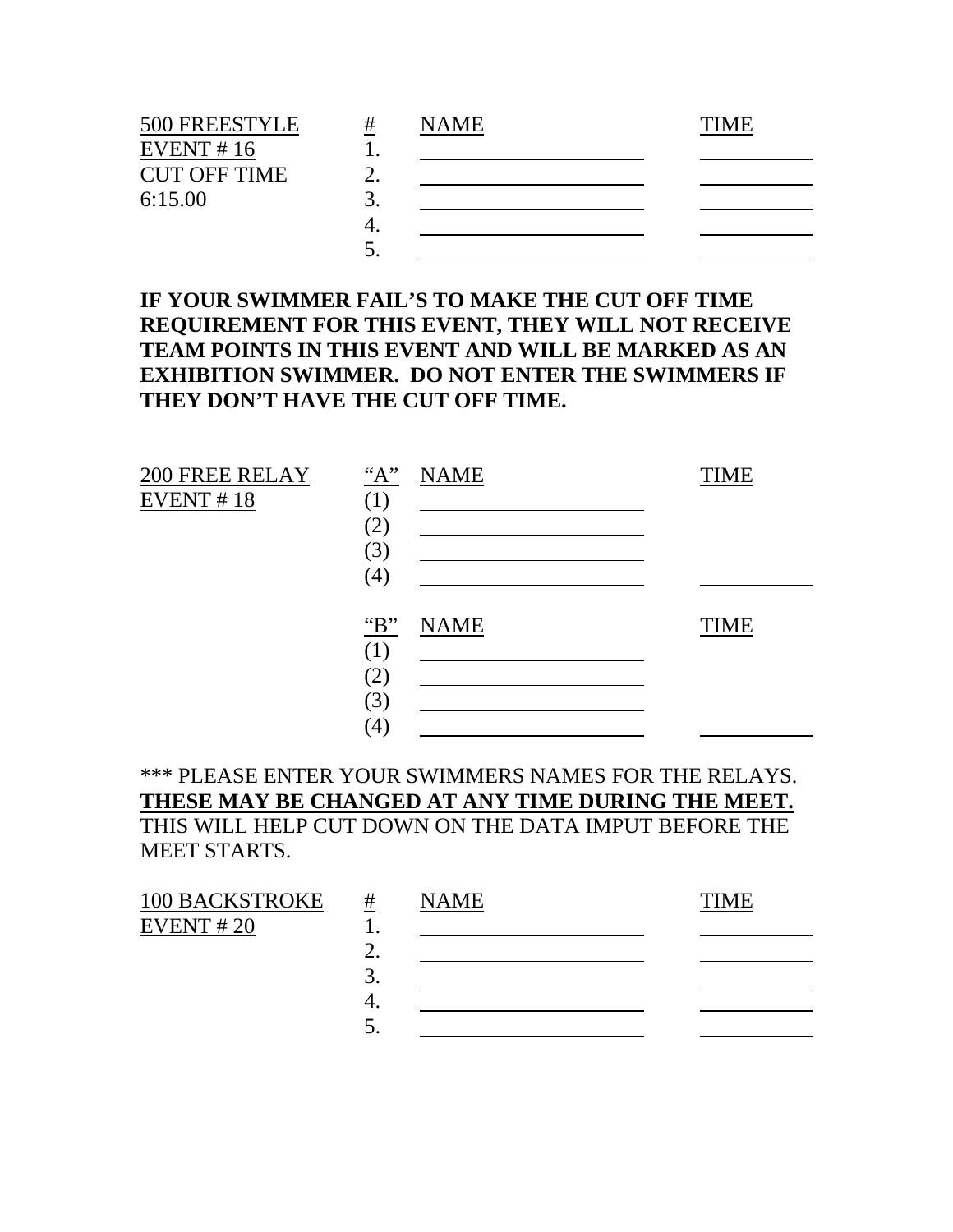| 100 BREASTSTROKE #<br>EVENT#22     | 1.<br>2.<br>3.<br>4.<br>5.  | <b>NAME</b> | <b>TIME</b> |
|------------------------------------|-----------------------------|-------------|-------------|
| <b>400 FREE RELAY</b><br>EVENT #24 | "A"<br>1.<br>2.<br>3.<br>4. | <b>NAME</b> | <b>TIME</b> |
|                                    | #<br>1.<br>2.<br>3.<br>4.   | <b>NAME</b> | <b>TIME</b> |

#### \*\*\* PLEASE ENTER YOUR SWIMMERS NAMES FOR THE RELAYS. **THESE MAY BE CHANGED AT ANYTIME DURING THE MEET.** THIS WILL HELP CUT DOWN ON THE DATA IMPUT BEFORE THE MEET STARTS.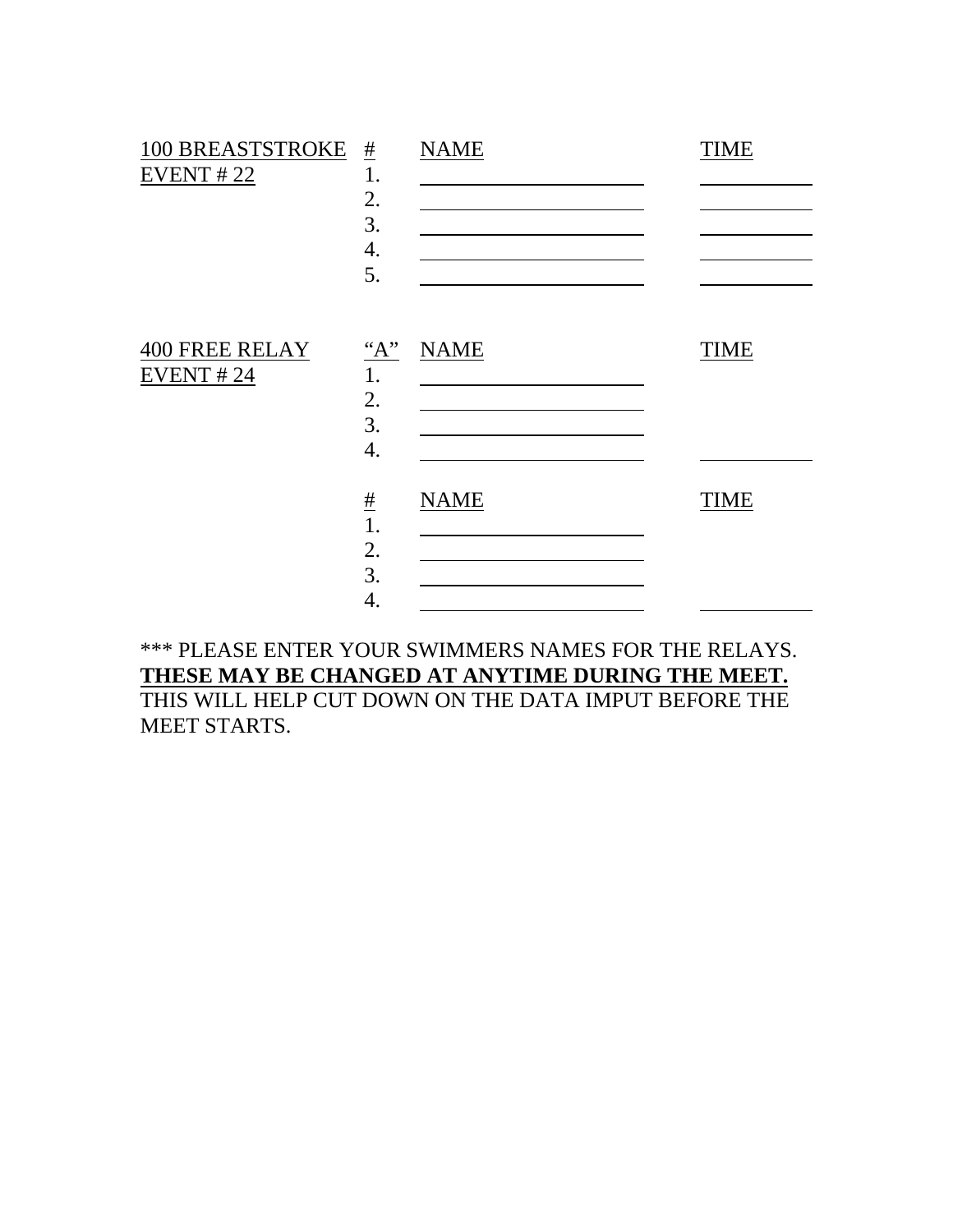## MILFORD HIGH SCHOOL INVITATIONAL

#### GIRL'S PAST CHAMPIONS & RUNNER-UP

| NAME | <b>CHAMPIONS</b>   | <b>RUNNER-UP</b>                              |
|------|--------------------|-----------------------------------------------|
| 1995 | <b>MILFORD</b>     | <b>COUNTRY DAY</b>                            |
| 1996 | <b>MILFORD</b>     | <b>MOUNT NOTRE DAME</b>                       |
| 1997 | <b>MILFORD</b>     | <b>MOUNT NOTRE DAME</b>                       |
| 1998 | <b>MILFORD</b>     | <b>LAKOTA WEST</b>                            |
| 1999 |                    | <b>*** INVITATIONAL CANCELLED DUE TO SNOW</b> |
| 2000 | <b>LAKOTA WEST</b> | MILFORD                                       |
| 2001 | <b>LAKOTA WEST</b> | <b>MILFORD</b>                                |
| 2002 | <b>LAKOTA WEST</b> | LAKOTA EAST                                   |
| 2003 | <b>LAKOTA WEST</b> | MILFORD                                       |
| 2004 | <b>MILFORD</b>     | <b>LAKOTA WEST</b>                            |
| 2005 | <b>LAKOTA WEST</b> | <b>MILFORD</b>                                |
| 2006 | <b>LAKOTA WEST</b> | <b>LAKOTA EAST</b>                            |
| 2007 | <b>LAKOTA WEST</b> | <b>LAKOTA EAST</b>                            |
| 2008 | <b>LAKOTA WEST</b> | <b>LAKOTA EAST</b>                            |
| 2009 | LAKOTA EAST        | LOVELAND                                      |
| 2010 | LAKOTA EAST        | LOVELAND                                      |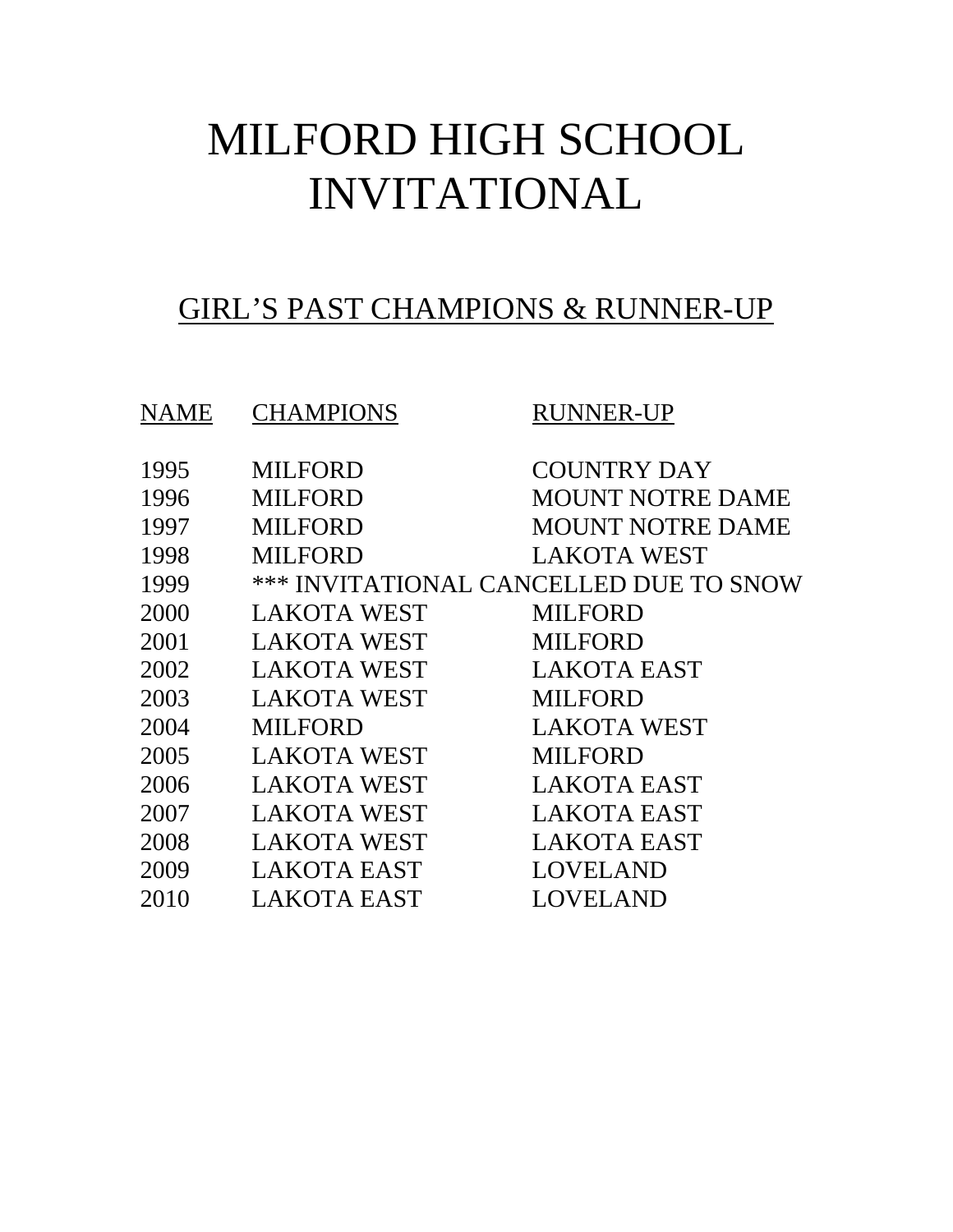## MILFORD HIGH SCHOOL INVITATIONAL

#### BOY'S PAST CHAMPIONS & RUNNER-UP

| YEAR | <b>CHAMPIONS</b>   | <b>RUNNER-UP</b>                              |
|------|--------------------|-----------------------------------------------|
| 1995 | <b>MILFORD</b>     | <b>LIMA SENIOR</b>                            |
| 1996 | <b>MILFORD</b>     | <b>LIMA SENIOR</b>                            |
| 1997 | <b>MILFORD</b>     | LASALLE                                       |
| 1998 | <b>MILFORD</b>     | <b>LAKOTA WEST</b>                            |
| 1999 |                    | <b>*** INVITATIONAL CANCELLED DUE TO SNOW</b> |
| 2000 | <b>MILFORD</b>     | <b>LAKOTA WEST</b>                            |
| 2001 | <b>MILFORD</b>     | <b>ROGER BACON</b>                            |
| 2002 | ROGER BACON        | <b>LAKOTA WEST</b>                            |
| 2003 | <b>ROGER BACON</b> | <b>LAKOTA WEST</b>                            |
| 2004 | <b>ROGER BACON</b> | <b>MILFORD</b>                                |
| 2005 | LAKOTA EAST        | <b>MILFORD</b>                                |
| 2006 | <b>LAKOTA EAST</b> | <b>MILFORD</b>                                |
| 2007 | <b>MILFORD</b>     | <b>LAKOTA EAST</b>                            |
| 2008 | <b>MILFORD</b>     | LAKOTA WEST                                   |
| 2009 | <b>MILFORD</b>     | LOVELAND                                      |
| 2010 | LOVELAND           | MILFORD                                       |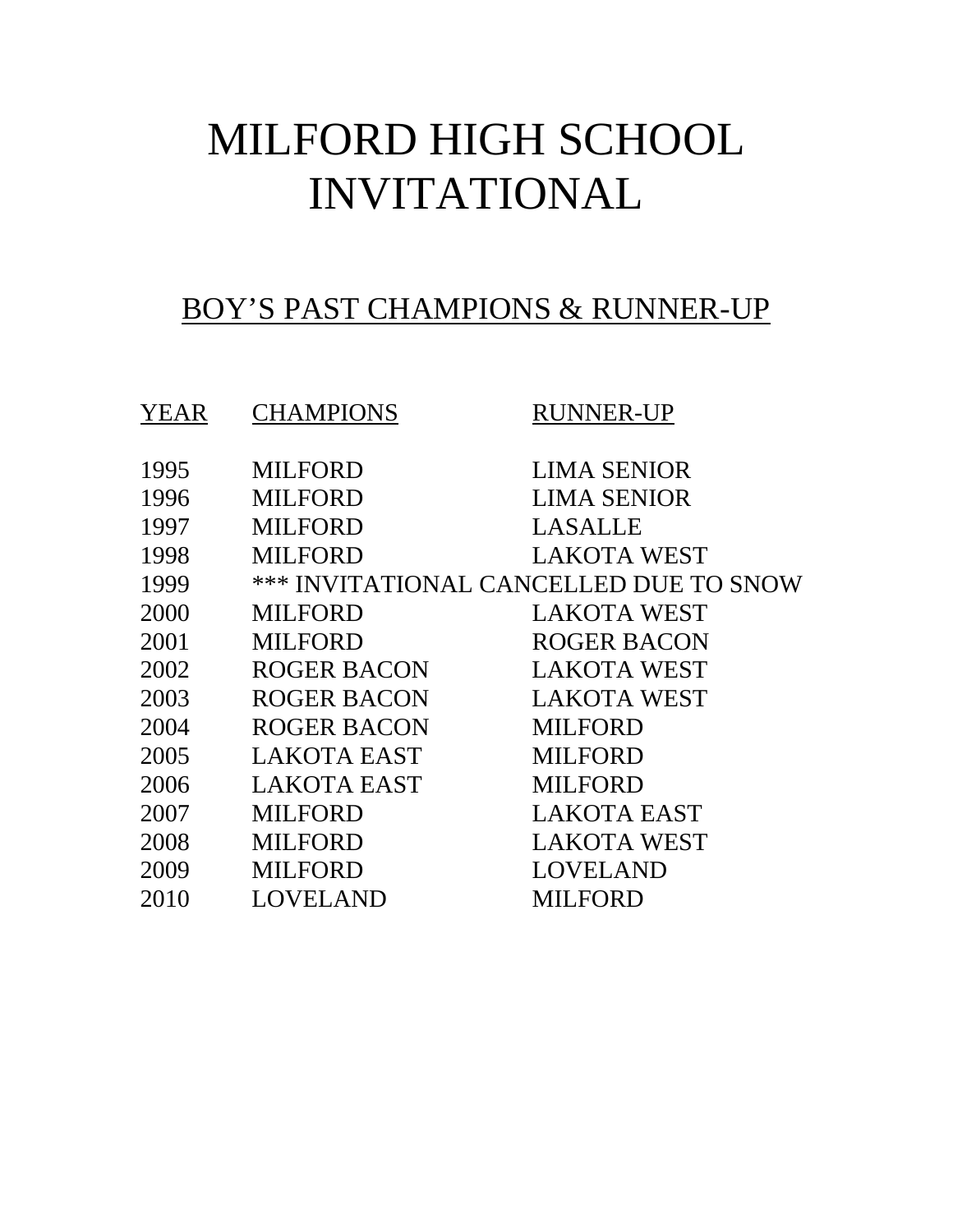#### GIRL'S TEAM ROSTER FORM

SCHOOL:

| #          | <b>NAME</b> | <b>GRADE</b> |
|------------|-------------|--------------|
| 1.         |             |              |
| 2.         |             |              |
| 3.         |             |              |
| 4.         |             |              |
| 5.         |             |              |
| 6.         |             |              |
| 7.         |             |              |
| 8.         |             |              |
| 9.         |             |              |
| 10.        |             |              |
| 11.        |             |              |
| 12.        |             |              |
| 13.        |             |              |
| 14.        |             |              |
| 15.        |             |              |
| 16.<br>17. |             |              |
| 18.        |             |              |
|            |             |              |
| 19.<br>20. |             |              |
| 21.        |             |              |
| 22.        |             |              |
| 23.        |             |              |
| 24.        |             |              |
| 25.        |             |              |
| 26.        |             |              |
| 27.        |             |              |
| 28.        |             |              |
| 29.        |             |              |
| 30.        |             |              |
|            |             |              |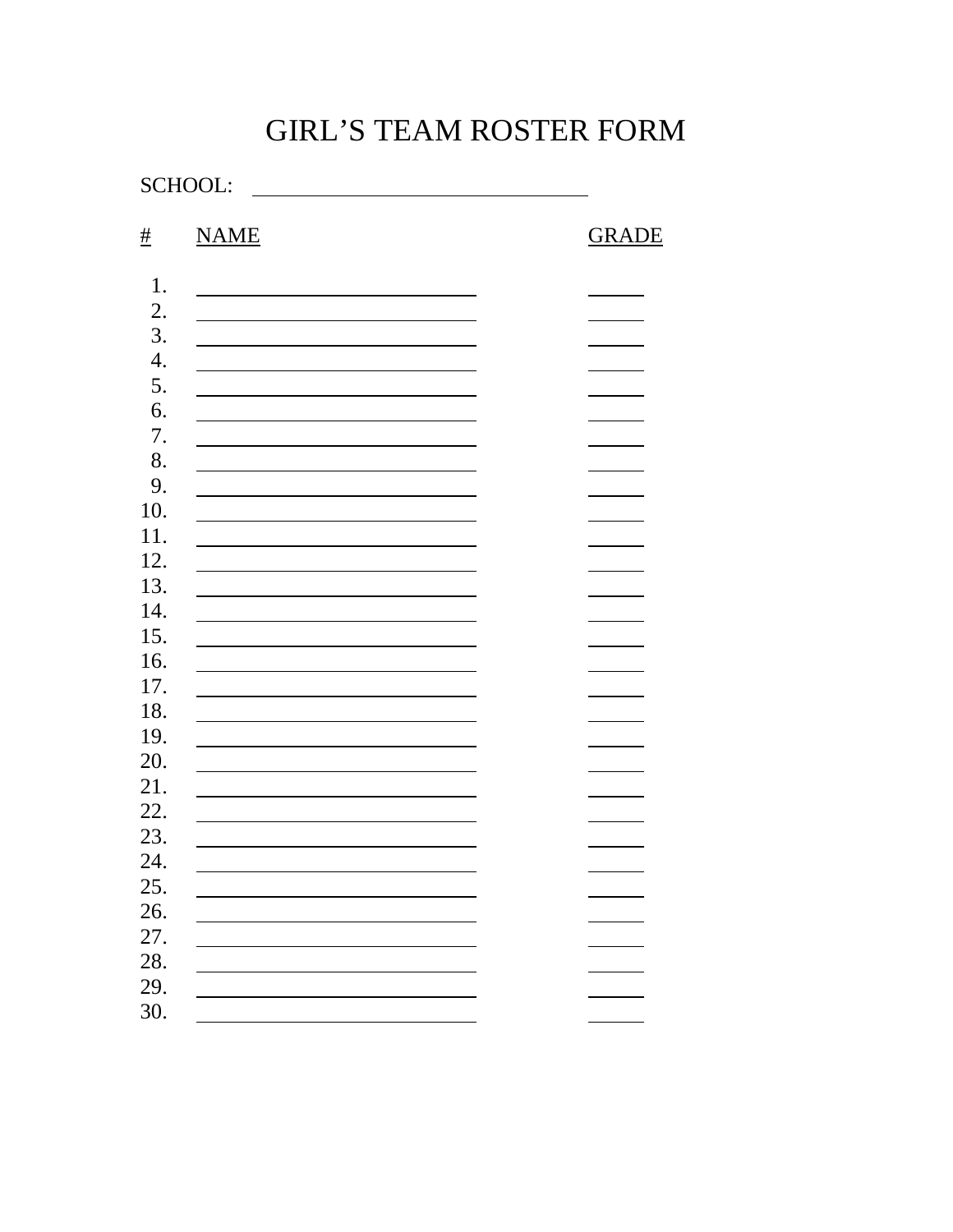#### BOY'S TEAM ROSTER FORM

SCHOOL:

| #   | <b>NAME</b> | <b>GRADE</b> |  |
|-----|-------------|--------------|--|
| 1.  |             |              |  |
| 2.  |             |              |  |
| 3.  |             |              |  |
| 4.  |             |              |  |
| 5.  |             |              |  |
| 6.  |             |              |  |
| 7.  |             |              |  |
| 8.  |             |              |  |
| 9.  |             |              |  |
| 10. |             |              |  |
| 11. |             |              |  |
| 12. |             |              |  |
| 13. |             |              |  |
| 14. |             |              |  |
| 15. |             |              |  |
| 16. |             |              |  |
| 17. |             |              |  |
| 18. |             |              |  |
| 19. |             |              |  |
| 20. |             |              |  |
| 21. |             |              |  |
| 22. |             |              |  |
| 23. |             |              |  |
| 24. |             |              |  |
| 25. |             |              |  |
| 26. |             |              |  |
| 27. |             |              |  |
| 28. |             |              |  |
| 29. |             |              |  |
| 30. |             |              |  |
|     |             |              |  |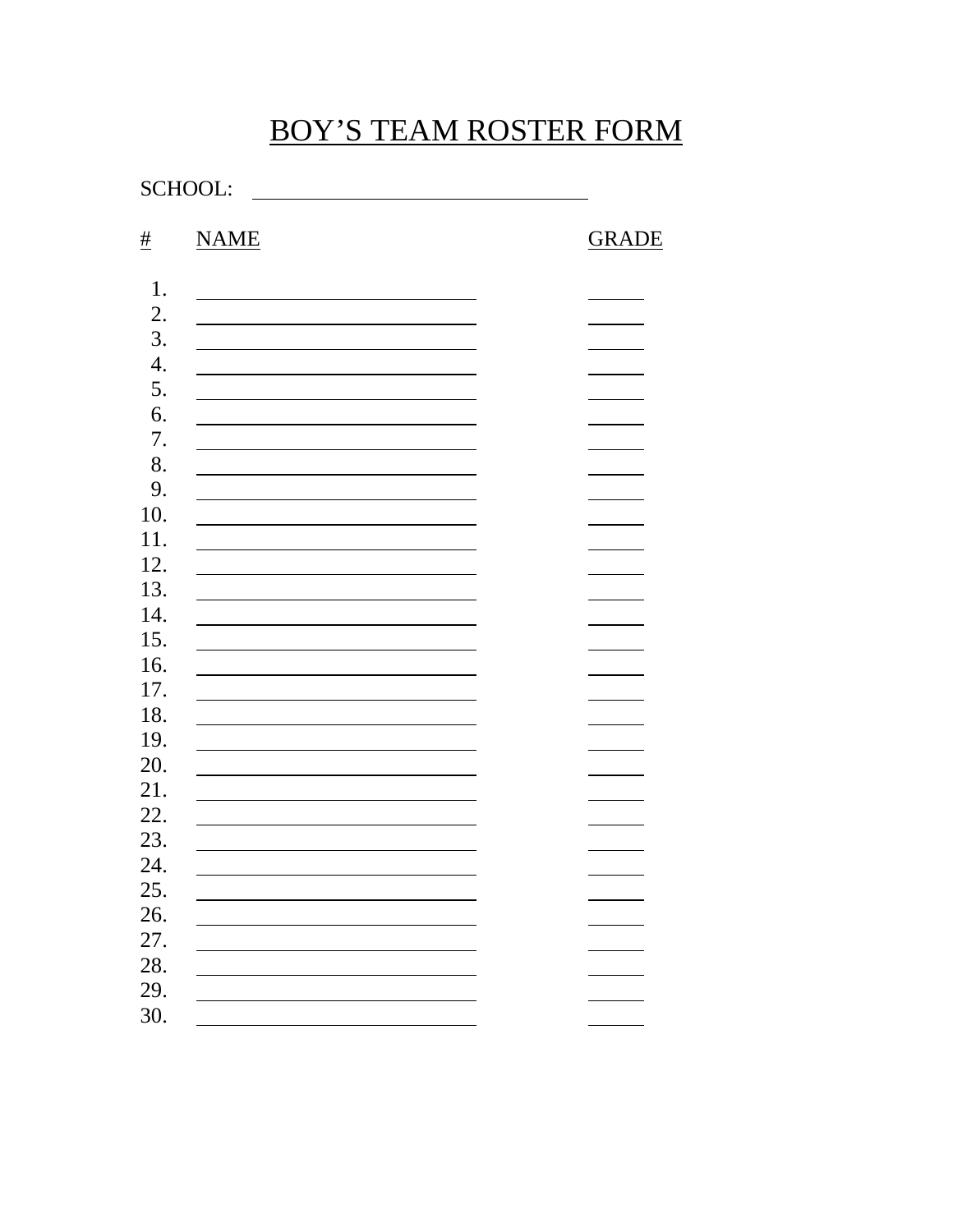#### SUMMARY SHEET

| <b>HEAD COACH:</b> |                                        |
|--------------------|----------------------------------------|
| <b>ADDRESS:</b>    |                                        |
|                    |                                        |
| <b>SCHOOL:</b>     |                                        |
| <b>ADDRESS:</b>    |                                        |
| PHONE#:            | (H)<br>(C)<br>(W)<br>(FAX)<br>(E-MAIL) |
|                    |                                        |
|                    |                                        |

| TEAM FEE'S: | <b>GIRL'S &amp; BOY'S TEAM</b> | \$200.00 |  |
|-------------|--------------------------------|----------|--|
| (CHECK OFF) | JUST GIRL'S TEAM $(7+)$        | \$85.00  |  |
|             | JUST BOY'S TEAM $(7+)$         | \$85.00  |  |
|             | INDIVIDUAL (PER EVENT) $$7.00$ |          |  |
|             |                                |          |  |

--------------------------------------------------------------------------------------------

TOTAL FEE'S

#### MAKE CHECK OUT TO: **MILFORD HIGH SCHOOL**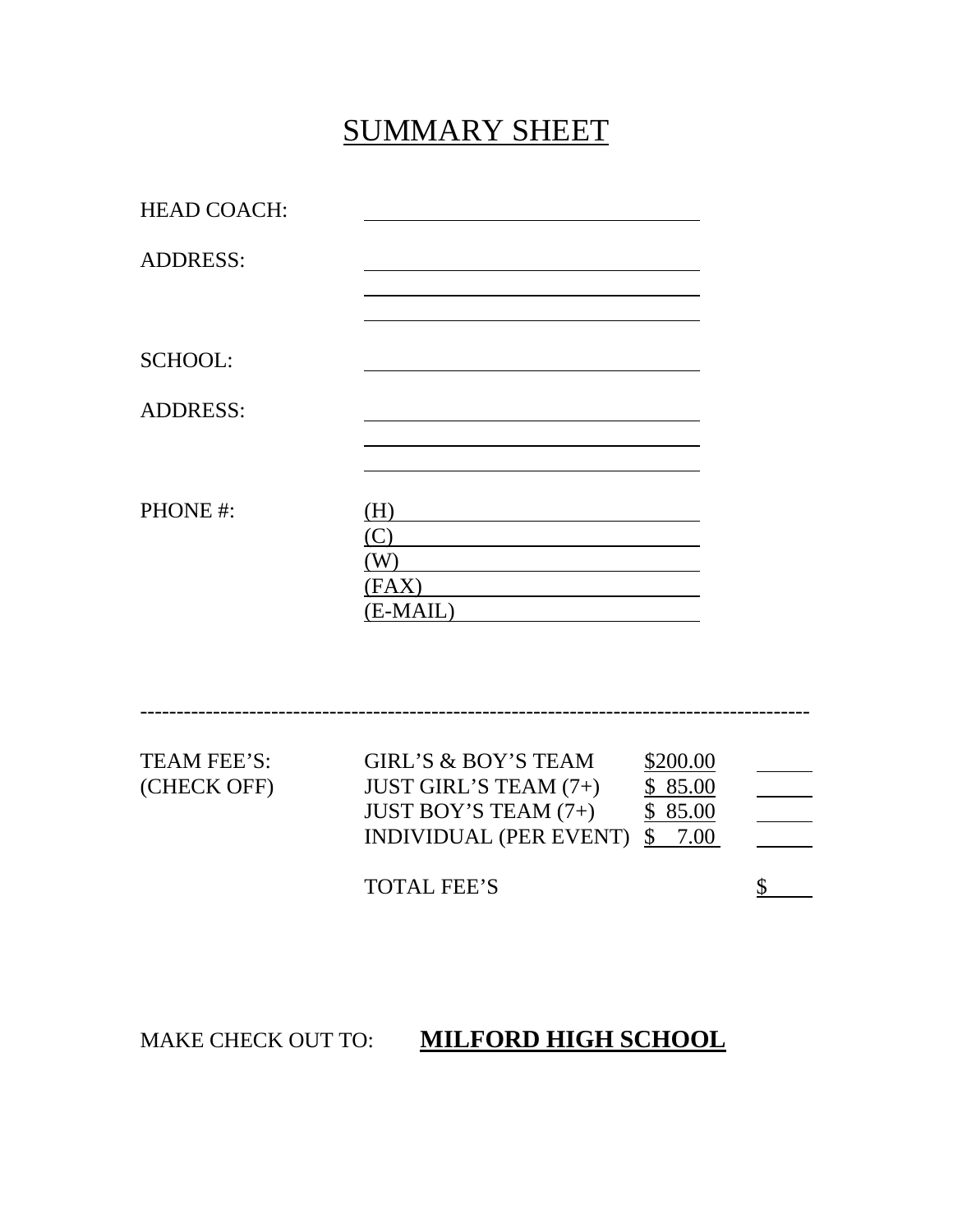#### COACHES NOTES

- 1. FLY OVER STARTS WILL BE USED ON ALL EVENTS EXCEPT MEDLEY RELAY & 100 BACKSTROKE. PLEASE REMIND SWIMMERS TO HUG THE WALL & REFRAIN FROM MOVING WHEN THE NEXT RACE IS BEING STARTED.
- 2. SWIMMERS MUST BE AT THE BLOCK AT THE START OF THE RACE. OFFICIALS WILL BLOW WHISTLE WHEN LAST SWIMMER CROSSES UNDER BACKSTROKE FLAGS. WHEN LAST SWIMMER TOUCHES WALL, WHISTLE WILL BLOW FOR ALL SWIMMERS TO STEP UP ONTO THE BLOCKS.
- 3. PLEASE REMIND SWIMMERS TO HAVE ONE FOOT AT THE FRONT OF THE BLOCKS TO START THE RACE.
- 4. BACKSTROKE SWIMMERS NEED TO SLIDE IN.
- 5. AFTER 50 FREESTYLE A 15:00 MINUTE WARM-UP PERIOD. AFTER THE 500 FREESTYLE A 10:00 MINUTE WARM-UP PERIOD – NO DIVING IN & NO STARTS OFF THE BLOCKS.
- 6. NO SWIM DOWNS ALLOWED.
- 7. REMIND SWIMMERS TO HIT THE TOUCH PADS.
- 8. REMIND SWIMMERS TO EXIT THE WATER AFTER THEIR LEG OF THE RELAY FOR ACCURATE SPLITS.
- 9. RESULTS WILL BE POSTED IN THE BACK HALLWAY FOR COACHES. MAIN LOBBY FOR SPECTATORS.
- 10. HOSPITALITY ROOM IS SET UP FOR YOU AND YOUR ASSISTANT COACHES, PLEASE USE IT.
- 11. ALL RESULTS CAN BE PICKED UP AFTER THE MEET OR YOU CAN PULL THE RESULTS OFF OUR WEB SITE: milfordswimming.org & swimmeet.com
- 12. PLEASE CLEAN UP YOUR TEAM AREA BEFORE LEAVING!